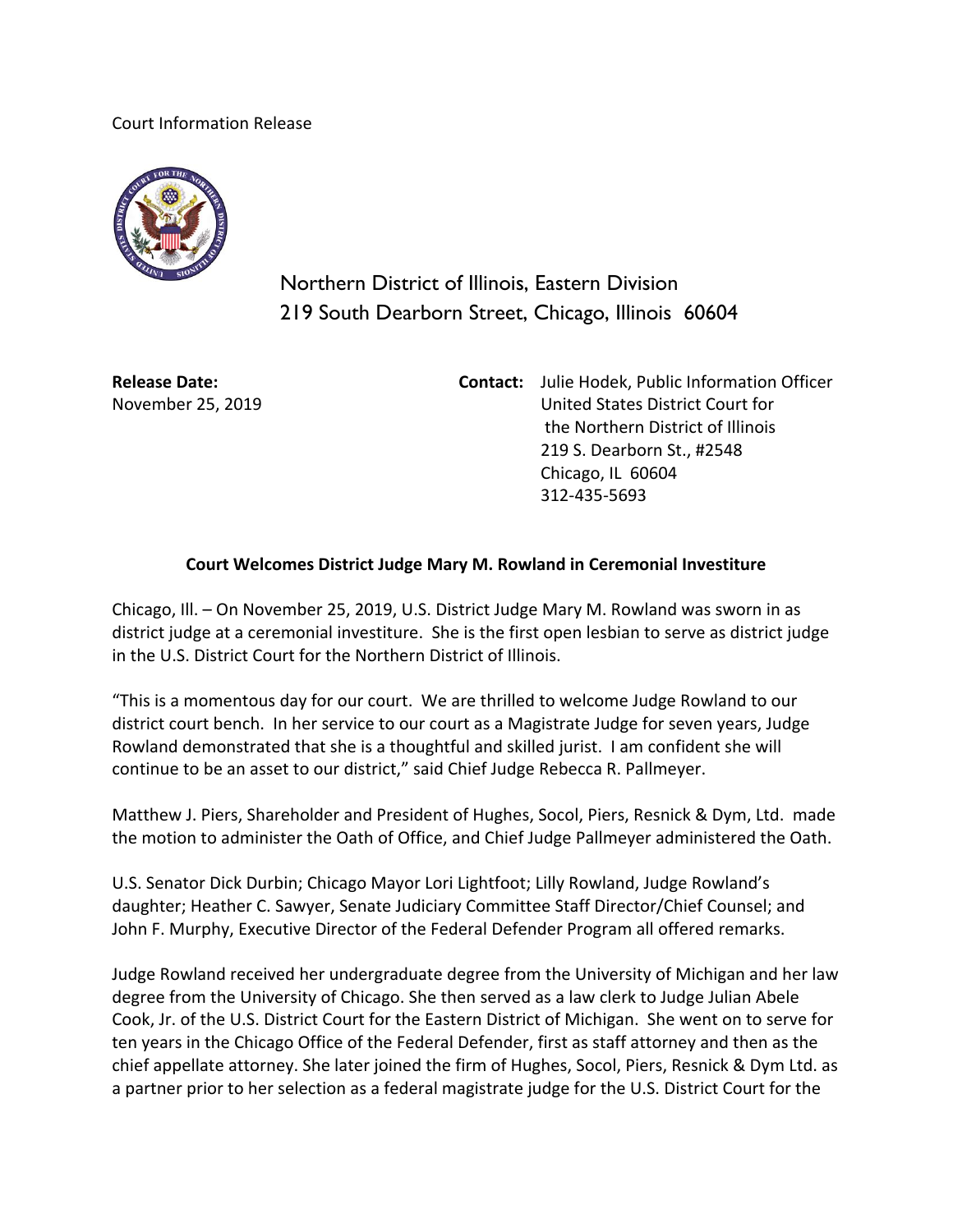Northern District of Illinois in 2012. Judge Rowland was nominated to the seat vacated by Judge [Amy J. St. Eve,](https://en.wikipedia.org/wiki/Amy_J._St._Eve) who was elevated to the [U.S. Court of Appeals for the Seventh Circuit](https://en.wikipedia.org/wiki/United_States_Court_of_Appeals_for_the_Seventh_Circuit) on May 23, 2018.

Judge Rowland officially joined the district court bench on August 22, 2019.

##

Photos by Jim Slonoff



Above: Judge Rowland is sworn in by Chief Judge Pallmeyer as Julie Justicz, Judge Rowland's wife, and Lilly Rowland, their daughter, look on.